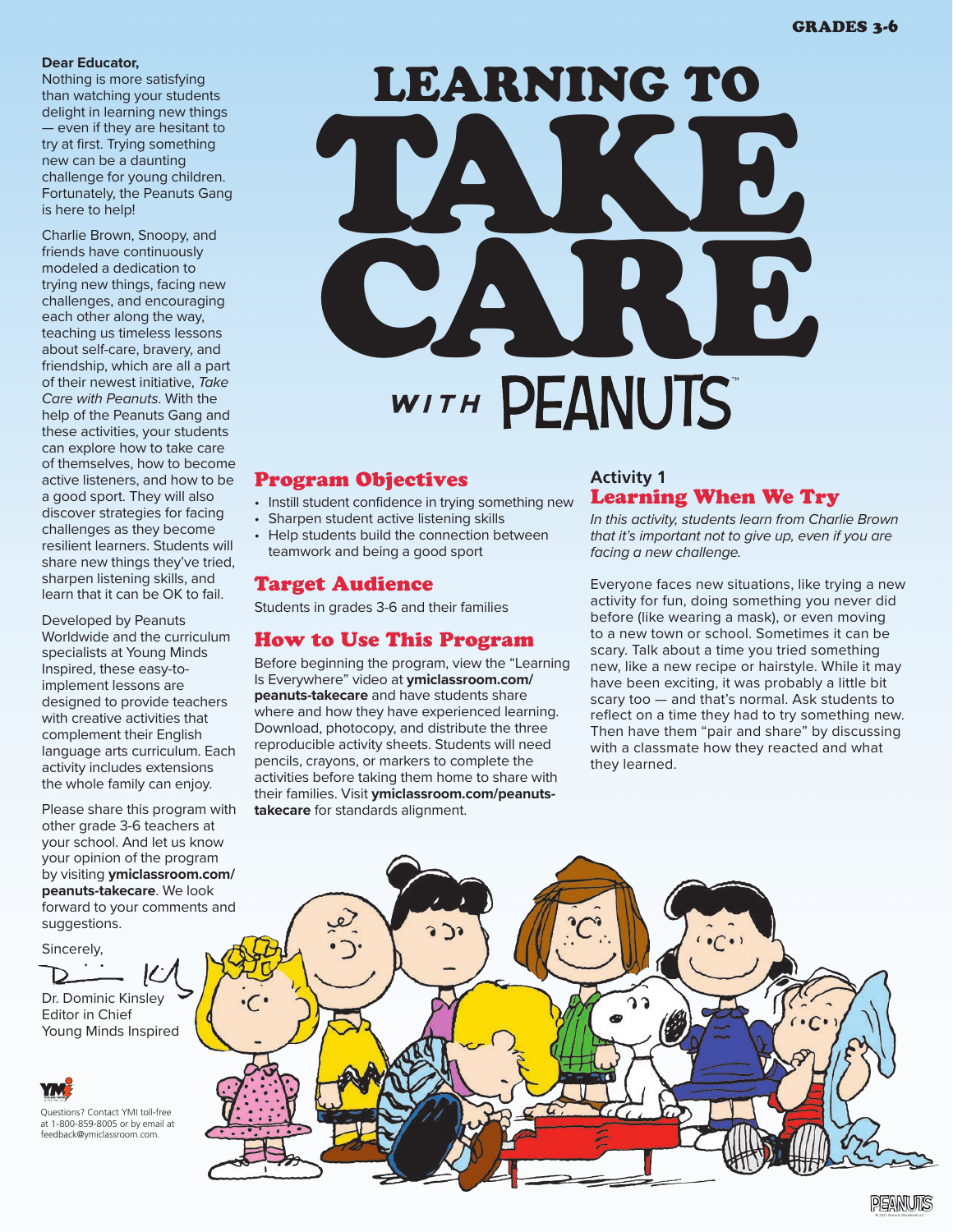Distribute the activity sheet and point out the image of Charlie Brown. Tell students that Charlie Brown is always willing to try new things and he never gives up, even when it's hard to keep trying. While it might be scary to try new things, that's how we learn. Many successful people fail at first, including athletes, scientists, and inventors! But they keep trying.

Tell students that we can help ourselves face new challenges by using coping strategies and mindfulness techniques. Taking a few deep, slow breaths can help relax the mind and body. Have students imagine they are blowing a bubble with a wand, first breathing in deeply through the nose, and then slowly and steadily out through the mouth. Or tell them to imagine they are inhaling the scent of a piece of hot pizza, and then blowing on it gently to cool it down!

Explain that giving ourselves a positive pep-talk can also help us face a new situation. For example, instead of saying "This is too hard," or "I'm going to embarrass myself," we can say "I can be brave and try!" or "I can work hard at this!" Ask them to think of what they would say to support a friend — and then say it to themselves instead. Have students write their answers on the activity sheet.

**Extension:** Have students work in pairs to create a "Learning When We Try" guide with tips for succeeding at new tasks. Have them choose something new they would like to try, then write the steps they might need to take to prepare for that challenge (taking lessons to learn a needed skill, pairing up with a friend who is familiar with a topic, etc.).

### **Activity 2** Learning When We **Listen**

*In this activity, students will learn from Linus' example that active listening is a wonderful way to learn how to help others as well as yourself.* 

Ask students to listen carefully as you give them a series of instructions that they are to follow as best they can remember — for example, "Place a piece of paper in front of you. Put a pencil to the left of the paper. Place a book on top of the paper. Then, spin the pencil around three times." How many students remembered the instructions? Ask students how they were sitting when they were listening. Were they sitting up straight? Looking at you? Focusing? If so, they were practicing "active listening". Active listening is when you are really concentrating on what is being said. Your body sends a message that you care about what that person is saying. What are some other ways students can be active listeners? Smiling, nodding their head, not fidgeting, or not interrupting the person talking are all visual clues to being an active listener.

Pair or group students and ask them to actively listen to each other while they take turns sharing something about themselves. It can be something simple, such as their favorite animal, or it could be something from the first activity, such as a time they faced a new challenge. Now distribute the activity sheet, review the directions, and have students complete Part A. Then, as they work on the infographic in Part B, review with them these points: Watching the speaker, being still, not interrupting, raising your hand to speak, and asking questions when it's appropriate are all signs of active listening.

**Extension:** Ask students to use their active listening skills to brainstorm ideas to help others. Have the class create a poster on which they write ideas under headings such as "Helping My Family," "Helping My School," and "Helping Our

Community," based on working together and activity listening to each other's ideas. Have students add ideas to the poster throughout the year.

## **Activity 3** Learning When We Play

*In this activity, students learn from Peppermint Patty about perseverance, teamwork, and what it means to be a good sport.*

Ask students to share their favorite sport or recreational activity. Were they good at it the first time they tried it? Probably not! It can be difficult to learn to play a game or try something that is new, including activities that require teamwork. It takes time to improve, and having the support of a team can help. You can help teach each other and cheer each other on. As a team member, being rewarded by team support even when things don't go your way can inspire teammates and onlookers alike.

Ask students to share their ideas of what it means to be a good sport — in times of both success and failure, as well as when you win and when you lose. How does being a good sport help the whole team or group?

Distribute the activity sheet and review the directions. As time allows, let students share their rewritten stories with their classmates.

**Extension:** Have student groups create a slogan encouraging themselves and other students to be team players and good sports. This could even apply to the video-game world of Esports, as well as being an upstander — a person who stands up to bullying. The slogan can be posted on the classroom wall as a reminder throughout the school year.

#### Resources

**Peanuts Gang:** peanuts.com **Coping skills:** verywellfamily.com/copingskills-for-kids-4586871 **YMI microsite:** ymiclassroom.com/ peanuts-takecare

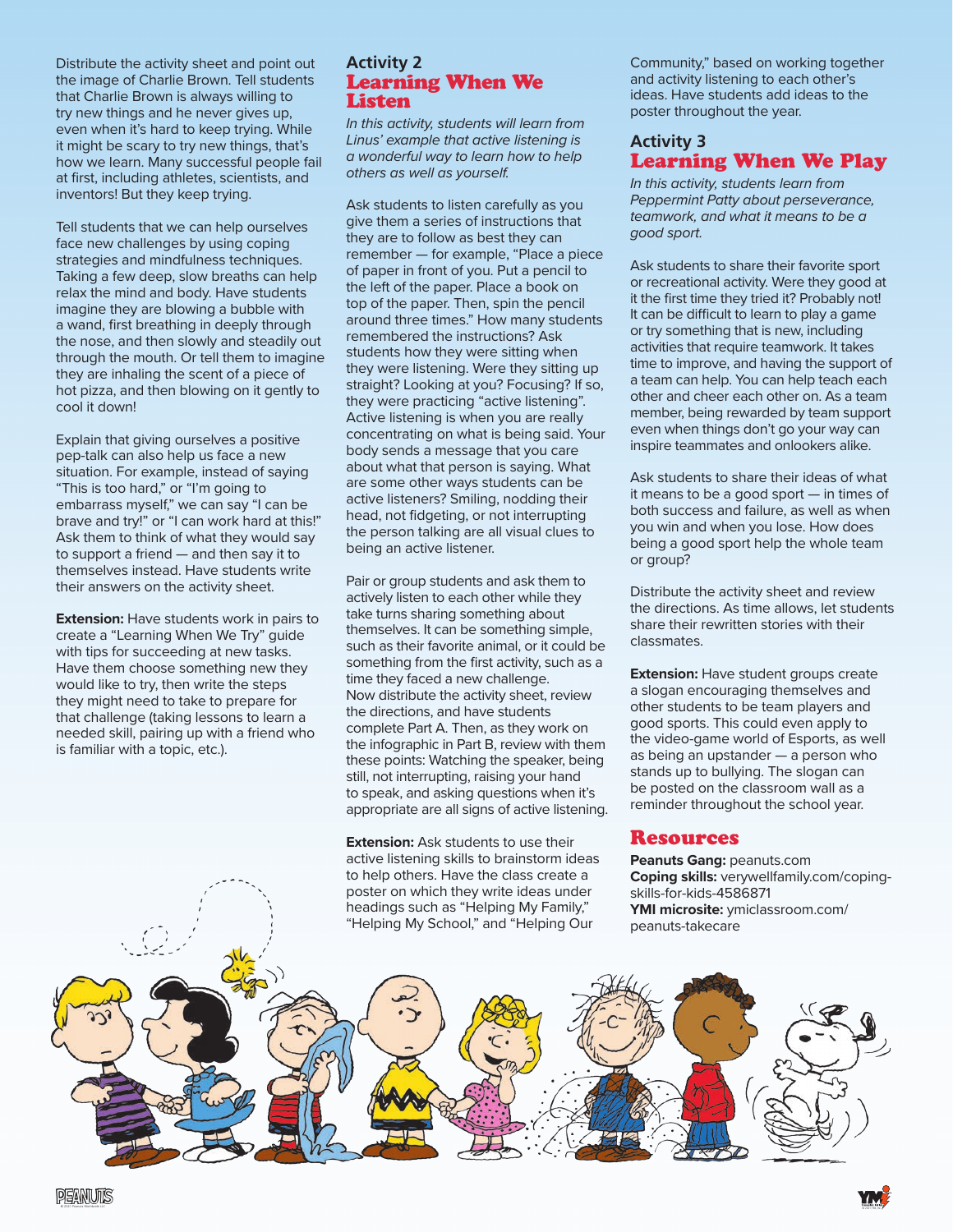LEARNING WHEN WE TRY

**PEANUTS** 

Charlie Brown is responsible, loyal, and a true friend. Best of all, he never gives up! We can learn an important lesson from Charlie Brown — with perseverance, we can get through any situation, and even master something new.

Write about a time you were faced with a new situation you were nervous about, such as having to learn online instead of going to school. What did you learn from the experience? How did you help yourself get through it? Did others help you, and if so, how did they help?

Think about what you've learned when you worked through a new situation. What did you say to yourself to help you succeed? What can you say as part of your own pep talk the next time you are faced with a challenging task? Write your ideas below.

\_\_\_\_\_\_\_\_\_\_\_\_\_\_\_\_\_\_\_\_\_\_\_\_\_\_\_\_\_\_\_\_\_\_\_\_\_\_\_\_\_\_\_\_\_\_\_\_\_\_\_\_\_\_\_\_\_\_\_\_\_\_\_\_\_\_\_\_\_\_\_\_

\_\_\_\_\_\_\_\_\_\_\_\_\_\_\_\_\_\_\_\_\_\_\_\_\_\_\_\_\_\_\_\_\_\_\_\_\_\_\_\_\_\_\_\_\_\_\_\_\_\_\_\_\_\_\_\_\_\_\_\_\_\_\_\_\_\_\_\_\_\_\_\_

 $\overline{\phantom{a}}$  , and the contract of the contract of the contract of the contract of the contract of the contract of the contract of the contract of the contract of the contract of the contract of the contract of the contrac

 $\overline{\phantom{a}}$  , and the contract of the contract of the contract of the contract of the contract of the contract of the contract of the contract of the contract of the contract of the contract of the contract of the contrac

 $\overline{\phantom{a}}$  , and the contract of the contract of the contract of the contract of the contract of the contract of the contract of the contract of the contract of the contract of the contract of the contract of the contrac

 $\overline{\phantom{a}}$  , and the contract of the contract of the contract of the contract of the contract of the contract of the contract of the contract of the contract of the contract of the contract of the contract of the contrac

 $\overline{\phantom{a}}$  , and the contract of the contract of the contract of the contract of the contract of the contract of the contract of the contract of the contract of the contract of the contract of the contract of the contrac

 $\overline{\phantom{a}}$  , and the contract of the contract of the contract of the contract of the contract of the contract of the contract of the contract of the contract of the contract of the contract of the contract of the contrac

 $\overline{\phantom{a}}$  , and the contract of the contract of the contract of the contract of the contract of the contract of the contract of the contract of the contract of the contract of the contract of the contract of the contrac

| $\sqrt{100}$         |                                                              |
|----------------------|--------------------------------------------------------------|
|                      |                                                              |
|                      |                                                              |
| $\frac{1}{2}$        |                                                              |
|                      |                                                              |
| $\overrightarrow{r}$ | the the war the weather the war the water the a three alloch |

**Families:** As a family, talk about some new things you would like to try together. Maybe you want to try a new hobby or test your taste buds with a new food at dinnertime. Have fun and keep learning as you try new things.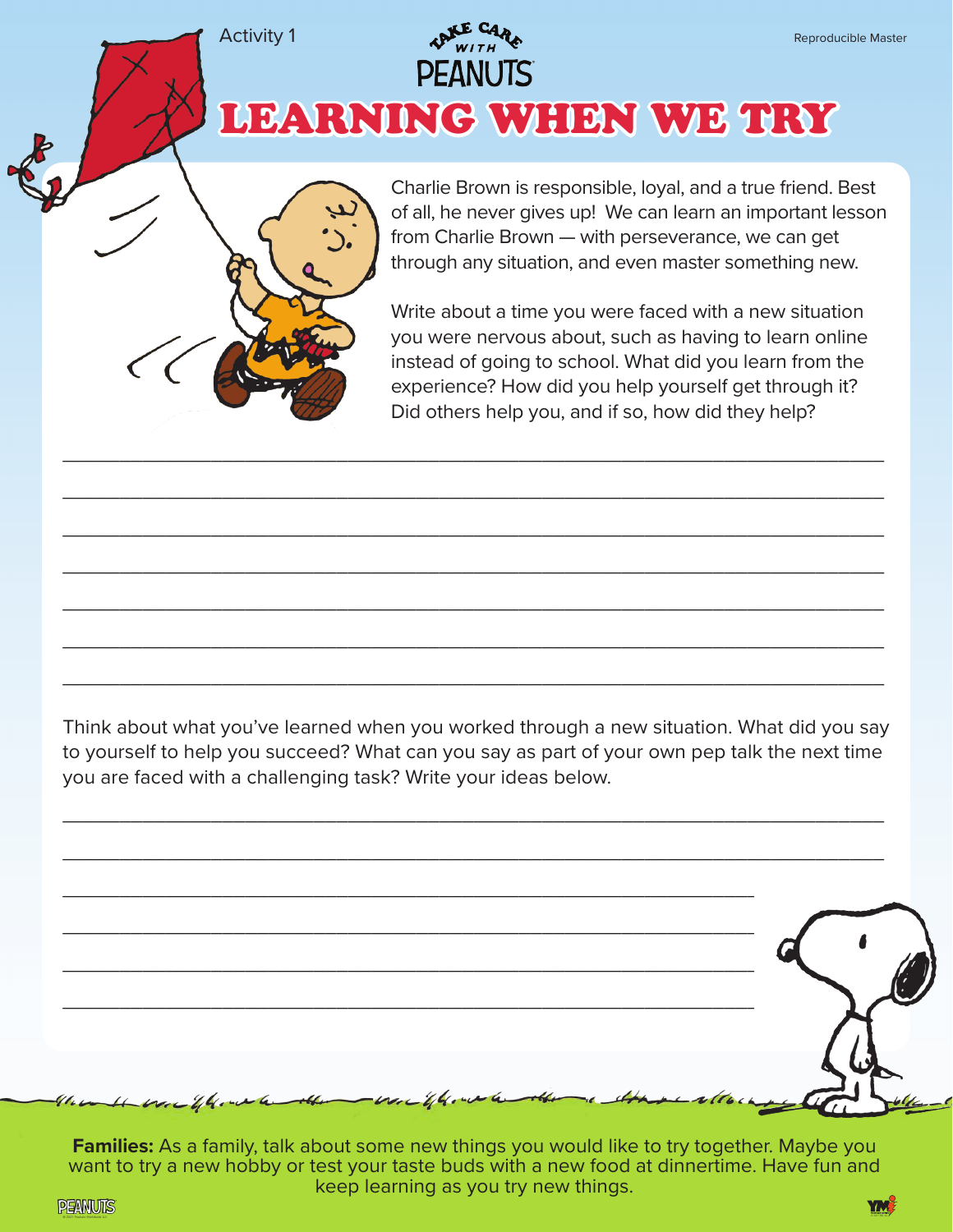





Linus is a good example of an active listener. He is thoughtful and respectful and uses what he learns through listening to help others. When we listen, we become aware of what others need, and we can help them.

**Part A:** Answer these questions about active listening.

**1.** What does it mean to be an active listener? List three characteristics of active listeners.

\_\_\_\_\_\_\_\_\_\_\_\_\_\_\_\_\_\_\_\_\_\_\_\_\_\_\_\_\_\_\_\_\_\_\_\_\_\_\_\_\_\_\_\_\_\_\_\_\_\_\_\_\_\_\_\_\_\_\_\_\_\_\_\_\_\_\_\_\_

 $\_$ 

 $\_$ 

\_\_\_\_\_\_\_\_\_\_\_\_\_\_\_\_\_\_\_\_\_\_\_\_\_\_\_\_\_\_\_\_\_\_\_\_\_\_\_\_\_\_\_\_\_\_\_\_\_\_\_\_\_\_\_\_\_\_\_\_\_\_\_\_\_\_\_\_\_

**2.** How do you feel when someone is actively listening to you?

**3.** How does being an active listener help us help others?

**Part B:** Use the other side of this sheet to sketch an infographic that helps others to be an active listener. What words would you include? What pictures or diagrams? What are the main things people should know about active listening?

the control was the the the way of the the and the seattle

**Families:** Ask your child what they learned about being an "active listener." Then encourage them to put their new listening skills to use. Perhaps they can take time to listen to an elderly relative talk about their past. Maybe with your family, they can listen in a community setting as ideas are shared for improving a nature trail, a fund-raising venture, etc., and then recap what they learned.

**PEANUTS** © 2021 YMI, Inc. © 2021 Peanuts Worldwide LLC